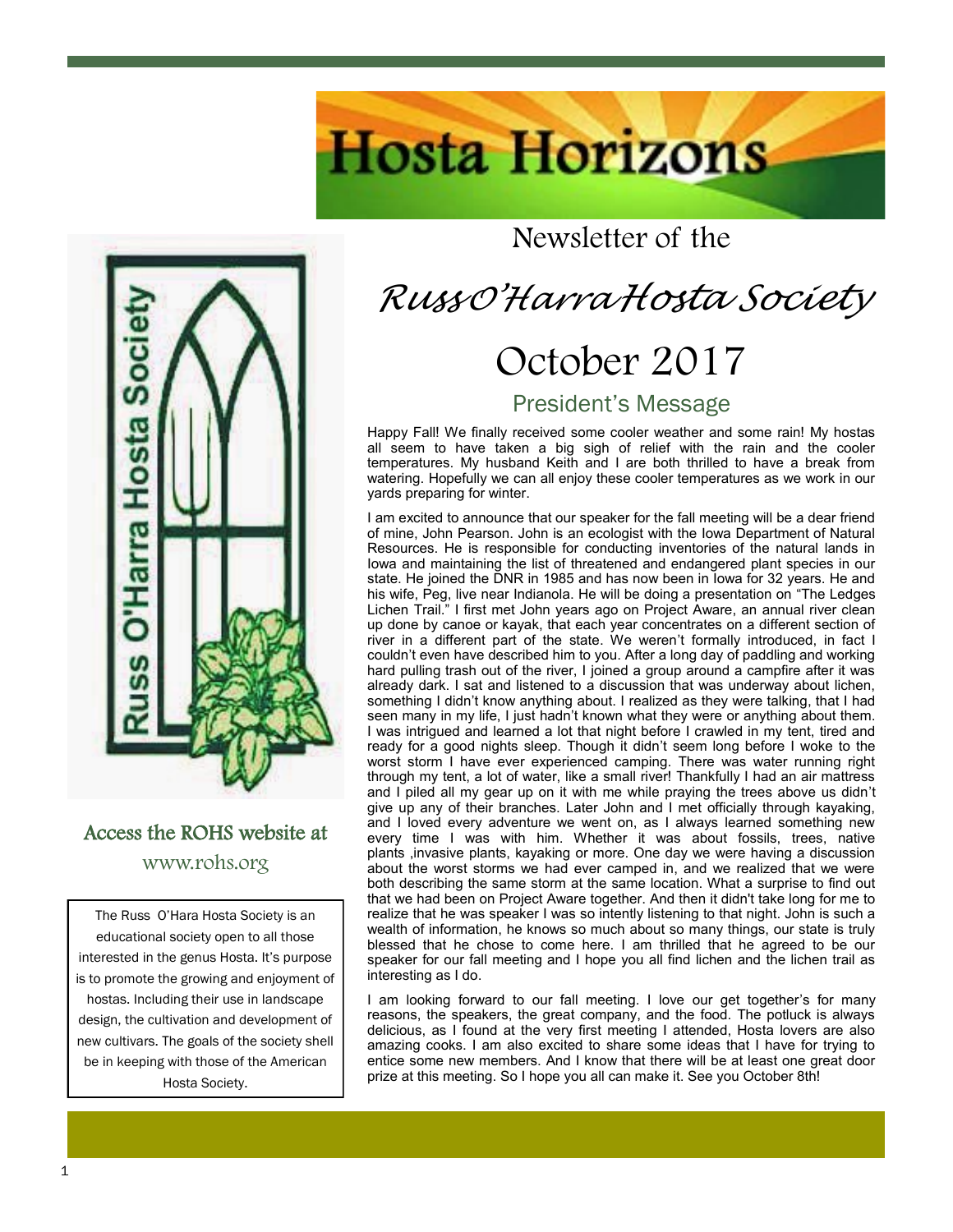## ROHS Officers

Janann Abels, President

308 SE 4th St Ogden, IA 50212 Janannro@netins.net 515-275-2405

Gary Garles, Ex-officio

2110 4th Ave S.E. Altoona, IA 50009 Gary\_Garles@boblenclandscaping.com 515-313-6841

### Vacant,

## Vice President

David Dettmann, Treasurer 122 Blue Gill Court Pella, IA 50219 bdd5097@yahoo.com 641-627-5097

Marilyn Gleim, Secretary

14286 141st Street Dawson, IA 50066 gliemdm@msn.com 515-465-4407

Anne Lynam, Newsletter Editor 6589 SE 6th Ave Des Moines, IA 50327 parkk65@mchsi.com 515-265-0017

Donna Miller, Hospitality Co-Chair

1101 Walnut Avenue Creston, IA 50801 jpdm@coonvalleytelco.com 641-345-2821

Lisa Swanson, Hospitality Co-Chair

118 Jackson Street Orient, IA 50858 Lisa swanson@yahoo.com 641-337-56005

Next meeting: October 8th, 2017 Location: Iowa Arboretum. Potluck will start at 12:30pm

#### **2017 Summer Tour/Auction-"How, Why, When, What, Where, Who"**

The Summer Tour/Auction event is the primary fund-raiser for the ROHS and features tours of selected gardens in a geographic area of the ROHS membership. Due to the vacant position of Vice President (this officer leads organization and management of the event), it appeared doubtful that we would have a 2017 tour. However, creative minds and a supportive membership at the spring meeting resulted in development of a very successful tour and auction held in the Pella area. ROHS members Bruce & Trudy Van Wyk had closed their "Holland Drive Gardens" and moved from their small acreage, selling their property two years ago. The new owners are very active professionals who had their first child in May 2017, and had very limited interest and experience in landscaping. The gorgeous extensive landscaping featuring Hosta (many were mature offspring from Trudy's hybridizing program-was ignored). When ROHS treasurer David Dettmann, and more importantly a neighbor friend of the new homeowners who are not gardeners, learned that they planned to drastically revise the landscaping by dozing the plantings and converting it to lawn the opportunity for a salvage rescue tour/auction was seen. The concept was to have attendees converge on the former Van Wyk gardens, auction off the plants and dig them on the spot for the winners. The logistics of creating the event for the first identified date of June 4 were significant, and resulted in a date change to July 9. It had been hoped that the later date would get lucky with the weather; it was dry, but very warm and humid. As it turned out, the date change also resulted in a surprise, as well it allowed time to make a significant change in the event. Despite very hot and humid weather, David, and Trudy & Bruce Van Wyk returned to their former home and harvested 40+ plants, assisted by Bruce's "Neptune Fork" (massive strong custom-made steel fork) and Trudy's recall of plant names. Nearly all of the harvested plants were mature clumps, many plants were noted to be Dorothy Benedict and other special seedlings, some were "No ID," and all were selected to be of collector interest. David later returned to the gardens and harvested another 40+ plants (he was now certified as an independent operator of Neptune's Fork), and the challenge then became preparing and maintaining the 80-90 plants for the ROHS auction. If you remember the 2017 summer: hot, humid, and DRY. One of the harvested plants was a large clump of "Ebb Tide" and was taken to the Midwest Regional Hosta Society tour/auction in Kansas City in June, and as a rarely available and huge plant, was the top money maker at \$210.